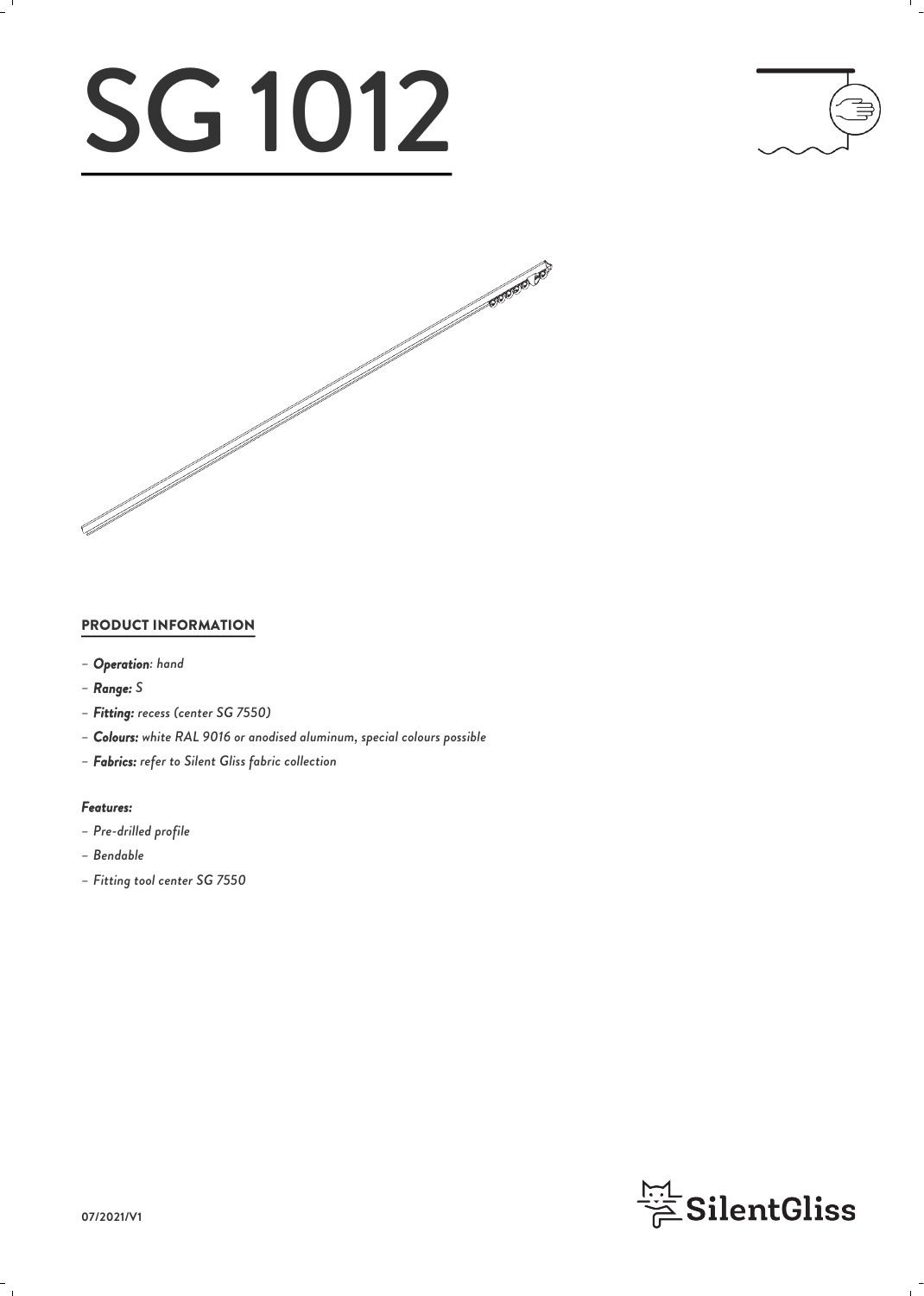# SYSTEM SPECIFICATIONS

# A. PROFILE

**Profile and bending information**



*SG 1012p Profile Radius: 6 cm, 10 cm*







# **C. SPECIFICATION** EN

*EN Silent Gliss SG 1012 Hand Drawn Curtain Track System. Comprises aluminium profile SG 1012 supplied made to measure in silver anodised or white powder coated, alternatively a specified RAL colour. SG 3533 at 14/m and 2 end covers SG 3512/* TEXT *end stops SG 3070/SG 3085 Spring stops per length. Top fixed with brackets SG 3112/3121 at max. 120 mm centres. Or directly to ceiling with screws SG 3019/3025.*

# *SV*

*Silent Gliss SG 1012 handdragssystem. Består av aluminiumprofil SG 1012 i specificerad längd i vitlack, alu natur eller angiven RAL färg. 14 st SG 3533 glid per meter, 2 st SG 3512 ändskydd samt 2 st SG 3070 vridstopp/SG 3085 fjäder per system. Takmonteras med fäste SG 3112/3121 c/c 120 mm. Alternativt skruvas direkt i tak m skruv SG 3019/SG 3025.*

## *NO*

*Silent Gliss SG 1012 manuell gardinskinne. Består av aluminiumprofil SG 1012 i spesifisert lengde, standard i hvitlakkert eller alu natur. Kan også leveres i spesifisert RAL farge. 14 stk SG 3533 glidere pr meter, 2 stk SG 3070 vristopp/SG 3085 fjær pr system. Takmonteres med feste SG3112/3121 c/c 120 mm. Alternativt skrus skinnen direkte i taket med skrue SG 3019/ SG 3025.*

# *DA*

*Silent Gliss SG 1012 håndtrukket gardinskinnesystem. Består af en aluminiumprofil SG 1012 i ønsket længde, sølvanodiseret eller hvid pulverlakering, alternativt en specificeret RAL-farve. 14 stk. SG 3533 pr. m og 2 stk. SG 3512 endelåg eller SG 3070/SG 3085 fjeder pr. længde. Loftmonteres med beslagene SG 3112/3121 med højst 120 mm afstand. Eller direkte i loftet med skruer SG3019/3025.*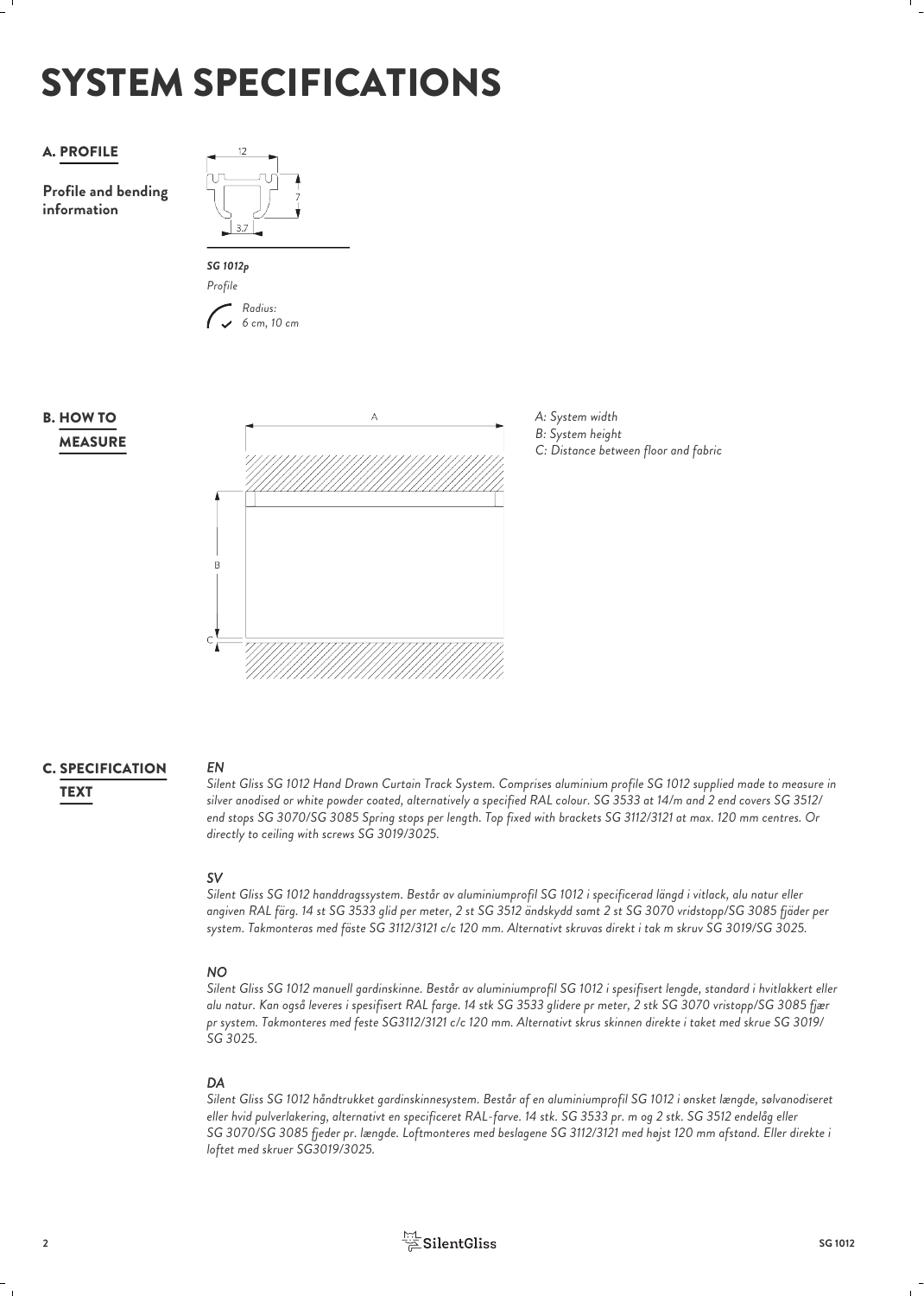# FITTING

# INFORMATION **A. FITTING**

*For detailed fitting information, visit the Silent Gliss* FITTING *website.*

max. 120

**ANGELOROPOOL** 

 $\mathsf C$ 

 $100$ 

Fixing points 100 max.120



*B: Special Screw SG 3019 / 12 mm C: Special Screw SG 3025 / 18 mm*

**CONSCRUTE**  $\overline{B}$  $\overline{A}$ 

*A: Profile Protector SG 7002*

*B: Special Screw SG 3019 / 12 mm*

*C: Special Screw SG 3025 / 18 mm*

**Direct into wood**



**Bracket SG 3112**





*SG 3112 Bracket*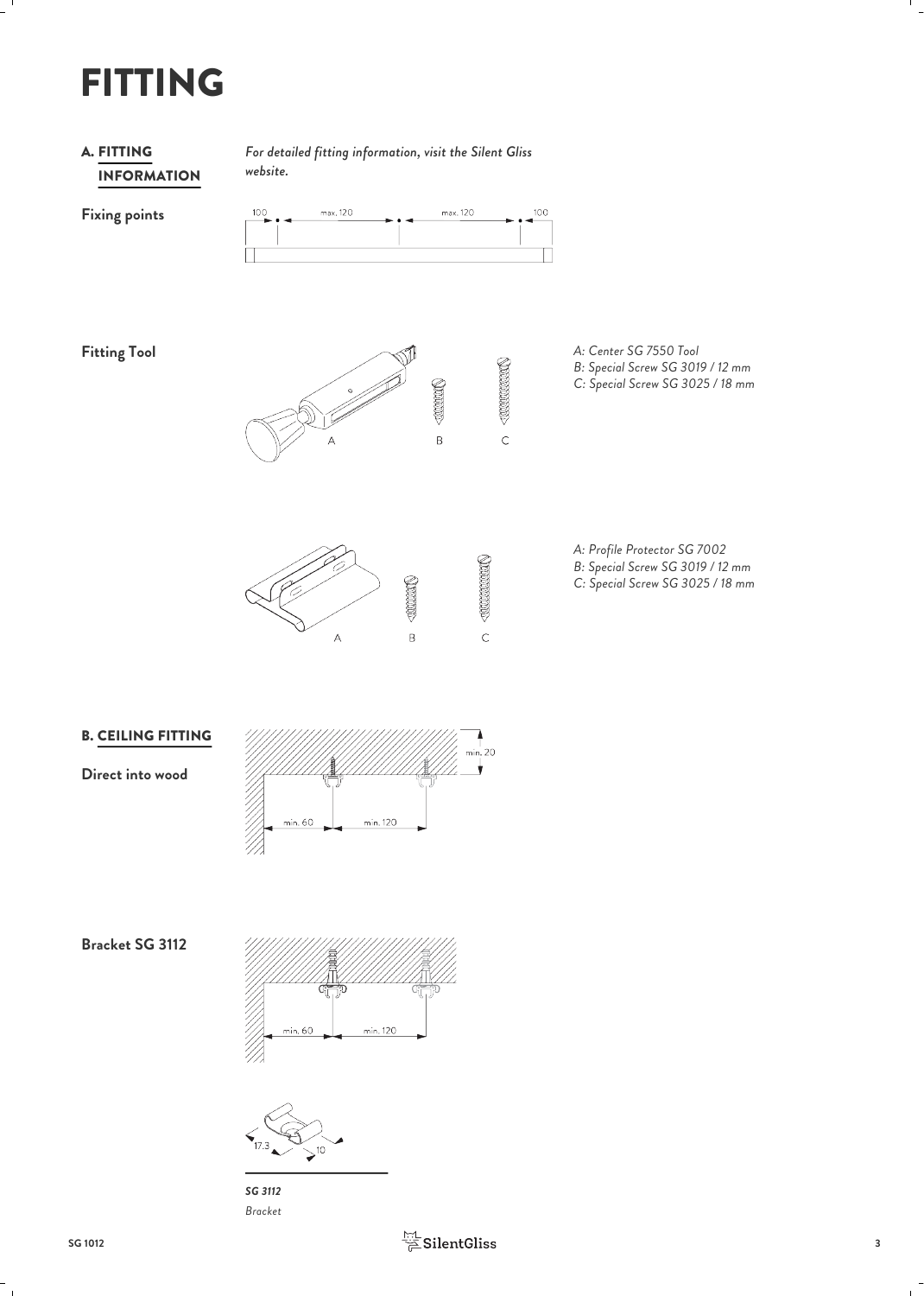**Bracket SG 3121**





*SG 3121 Bracket*

# GENERAL NOTES

## *Dimensions*

- *– Measurements are in mm except where indicated.*
- *– Max. kg relates to fabric incl. accessories.*
- *– Stack size depends on curtain make-up and fabric thickness.*
- *– Distance between gliders max. 80 mm / distance between rollers max. 100 mm.*
- *– Recommended distance floor / fabric: 20 mm.*
- *– In order to determine system height (B), the smallest room height must be taken into account.*

## *Fitting*

- *– Installation by qualified fitter only.*
- *– Number of brackets and fitting positions / fixing points vary depending on fitting surface, system weight, fabric make-up, screw / fixing type and obstacles.*
- *– Qualified fitter must use appropriate screws / fixings for each situation.*
- *– Profile lip if applicable to be installed to room side.*

# *Child Safety*

- *– All relevant Silent Gliss systems correspond to child safety EN 13120.*
- *– All parties involved must comply with EN 13120.*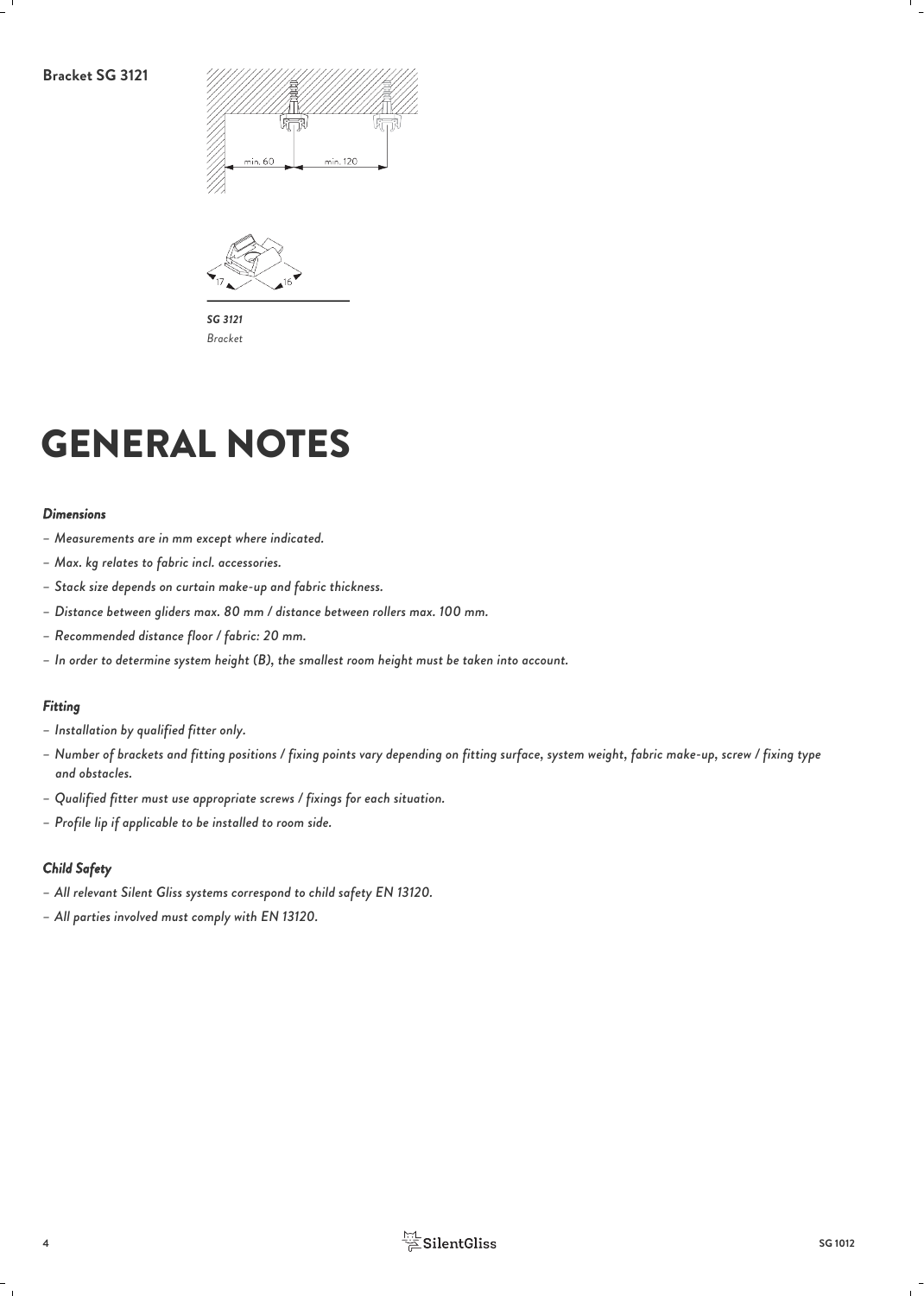# PARTS

# A. STANDARD PARTS

# *SG 1012p Profile*

*SG 3019 Special screw 12 mm*



*End stop*

*SG 3085 Spring stop*



*SG 3533 Glider*



*SG 3016 End stop*

*SG 3020 Hook*

*SG 3032 Spring stop*

*SG 3064 Connecting bridge*

*SG 3071 End stop*

*SG 3112 Bracket*

*SG 3511 Glider*

*SG 3512 End cover*

*SG 3534*

*SG 3535 Glider*

*Glider*

*SG 3548 Glider*

*Glider 3533 on strip*

*Special screw 18 mm*

























# *SG 3549*

*Click glider with hook*



**SG 3025**<br>
Seguid sergy <sup>19</sup> mm







*Hook*

*SG 3582 Hook*

*SG 3598 Eyelet*



*SG 7002*

*Profile protector*

*SG 10430*

*Draw rod 50 cm*



*Draw rod 75 cm*

# *SG 10432*

*Draw rod 100 cm*

# *SG 10433*

*Draw rod 125 cm*

*SG 10434*

*Draw rod 150 cm*



*SG 11335*



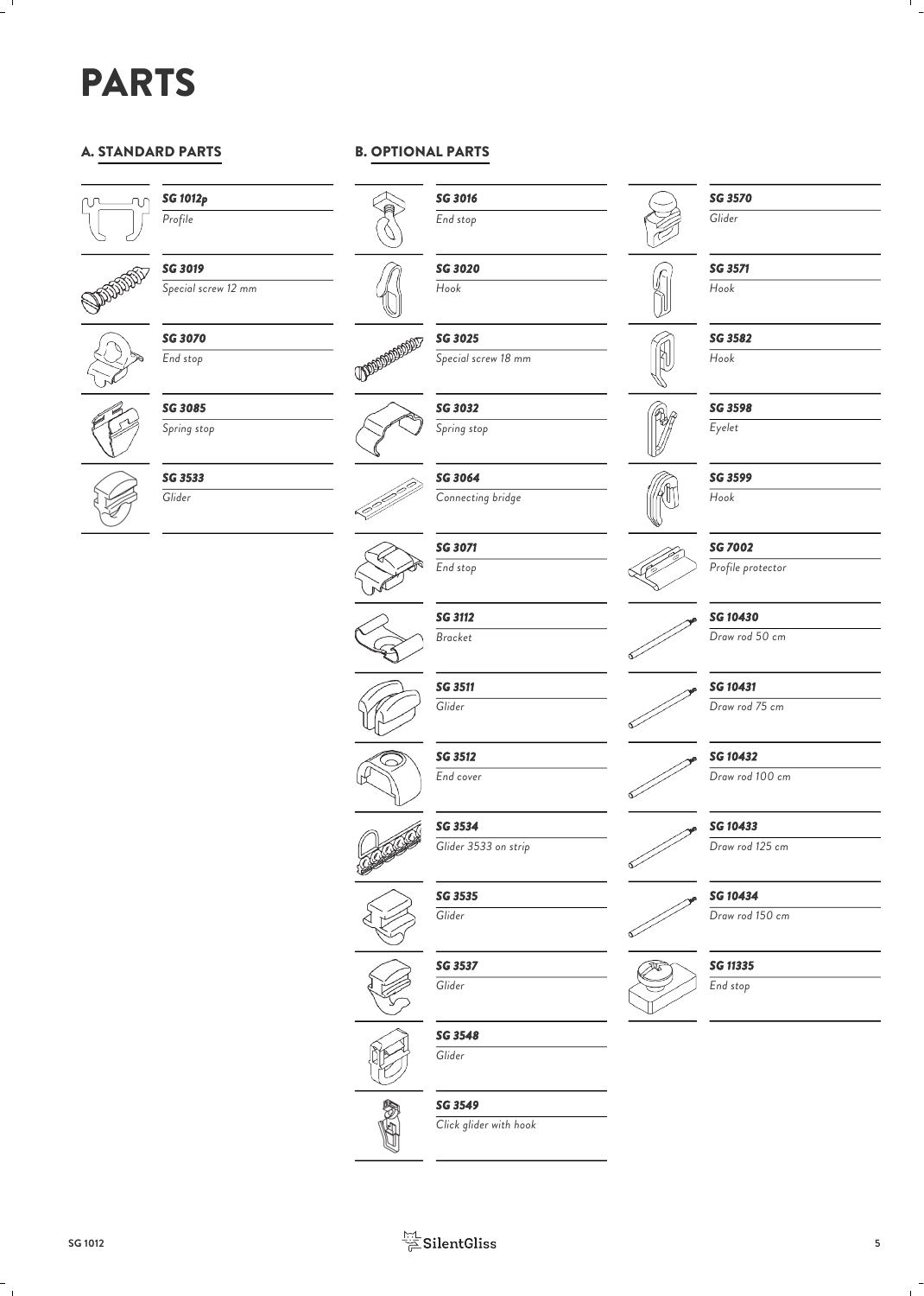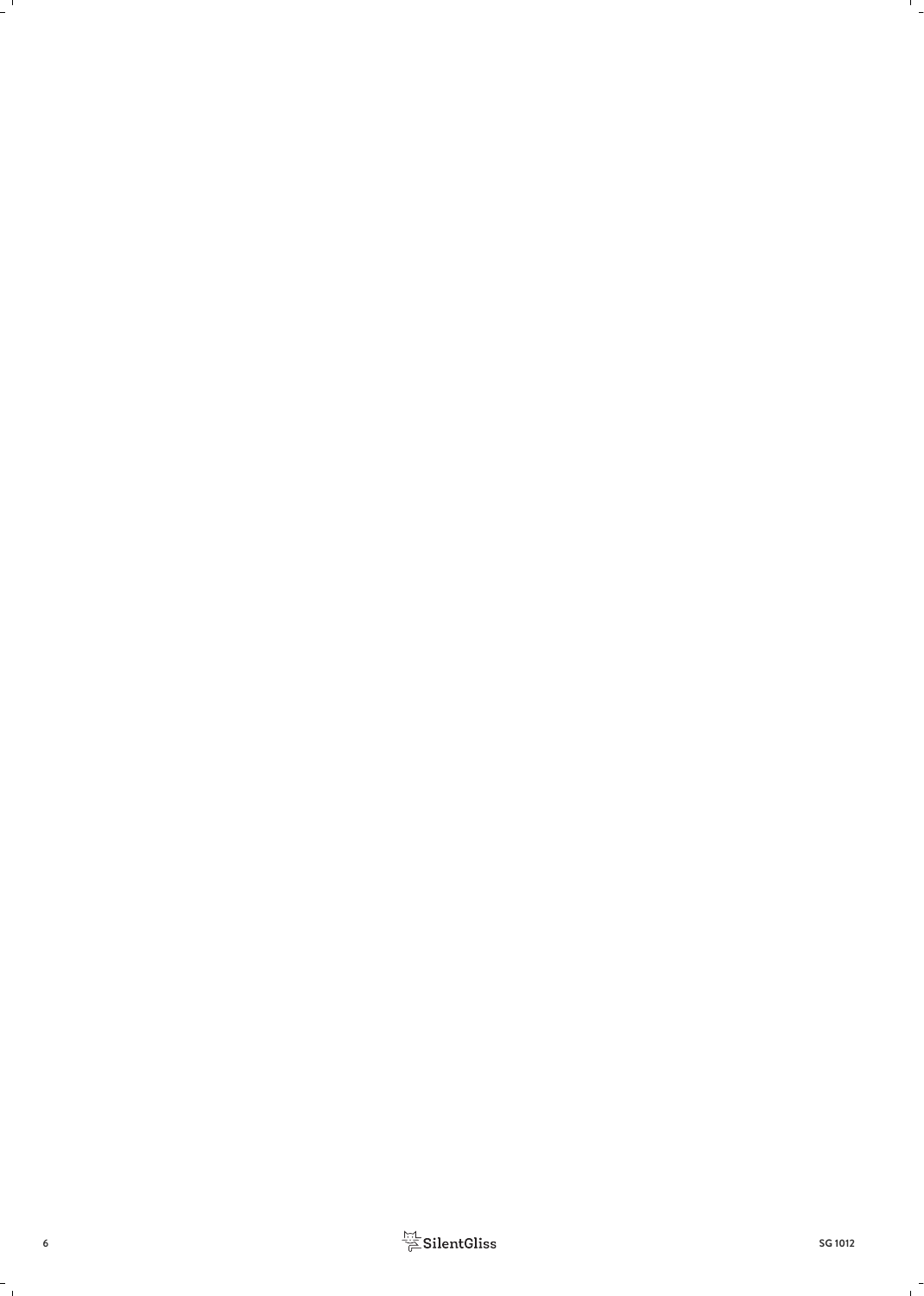